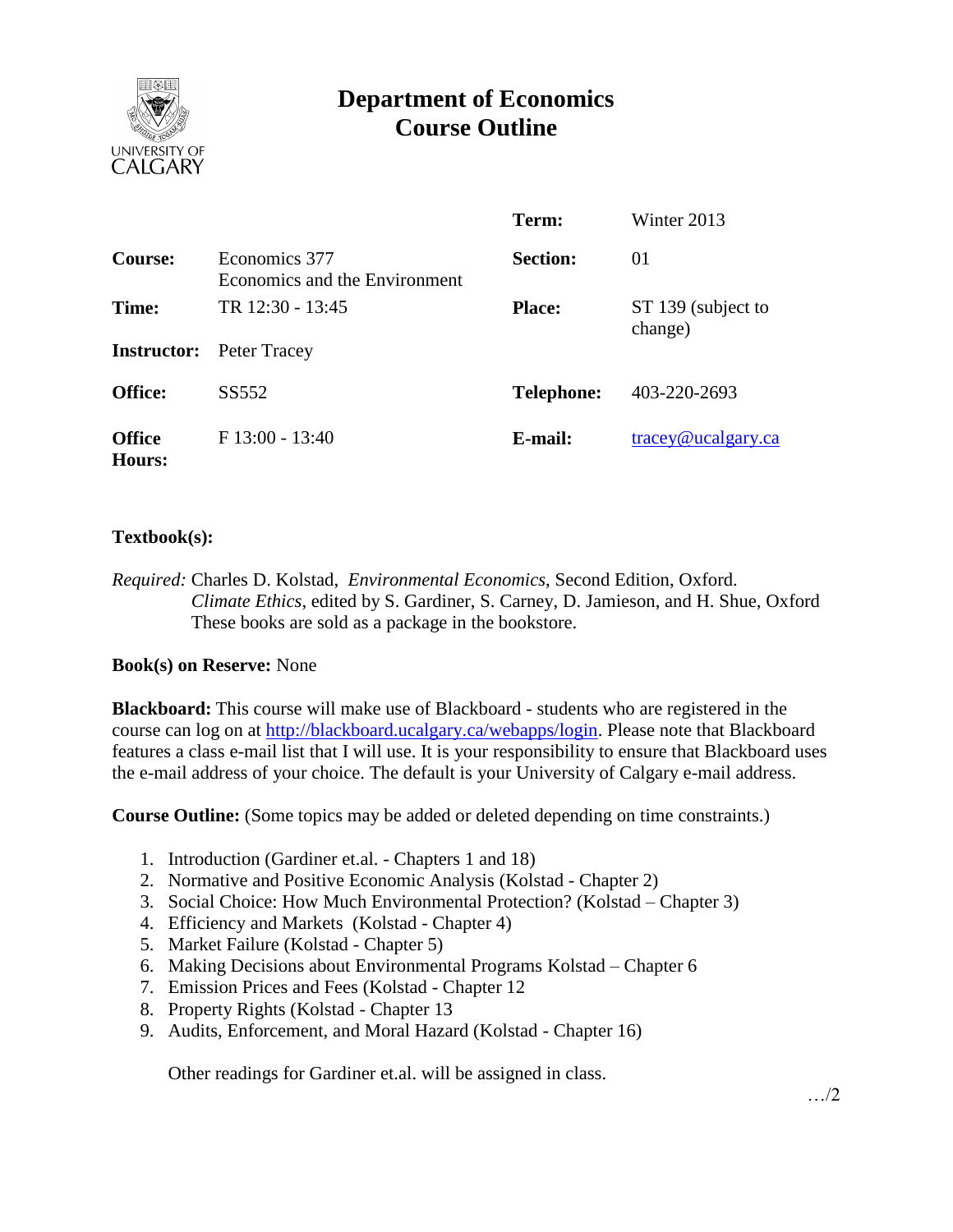#### **Grade Determination and Final Examination Details:**

| Midterm Test | 30% | Tuesday February 12, 2013           |
|--------------|-----|-------------------------------------|
| Assignment   | 20% | Tuesday, March 12, 2013             |
| Final Exam   | 50% | Scheduled by the Registrar's Office |

The midterm exam will be held in class on the date indicated. The time and location of the final exam, which will be two hours in length, will be scheduled by the Registrar's Office. Exam questions may consist of multiple choice questions. The use of a non-programmable calculator during exams is permitted. The use of graphing calculators, computers, and cell phones is not permitted.

The midterm exam, assignment, and the final exam are marked on a numerical basis. The grades are then added using the weights indicated above. As a guide to determining standing, these letter grade equivalences will generally apply:

| $A+ 97 - 100$ | B 79-83         | $C-$ 62 - 66 |
|---------------|-----------------|--------------|
| A $92 - 96$   | B- 76-78        | $D+ 57 - 61$ |
| $A - 89 - 91$ | $C_{+}$ 73 - 75 | D $50 - 56$  |
| $B+ 84 - 88$  | C $67 - 72$     | $F = 0 - 49$ |

#### **Notes:**

- 1. Students should be aware that no "make-up" midterms will be given. Any student who finds it necessary to miss the midterm must notify the instructor in advance and produce a valid medical certificate or other required documentation in order to have the weighting adjusted. This adjustment will result in the final exam counting for 80% of the final grade and the assignments counting for 20% of the final grade.
- 2. Examinations will not be given prior to the scheduled date.
- 3. **Answers to the midterm test, the assignment and the final exam questions must make use of equations and diagrams wherever possible. Numerical questions require numerical answers.**
- 4. **Students will not be given extra time to complete tests and exams.**
- 5. Students should be aware of the academic regulations outlined in The University of Calgary Calendar.
- 6. **The use of cell phones for any purpose in class is prohibited. The classroom is a no cell phone zone. Computers may only be used for note-taking purposes.**

.../3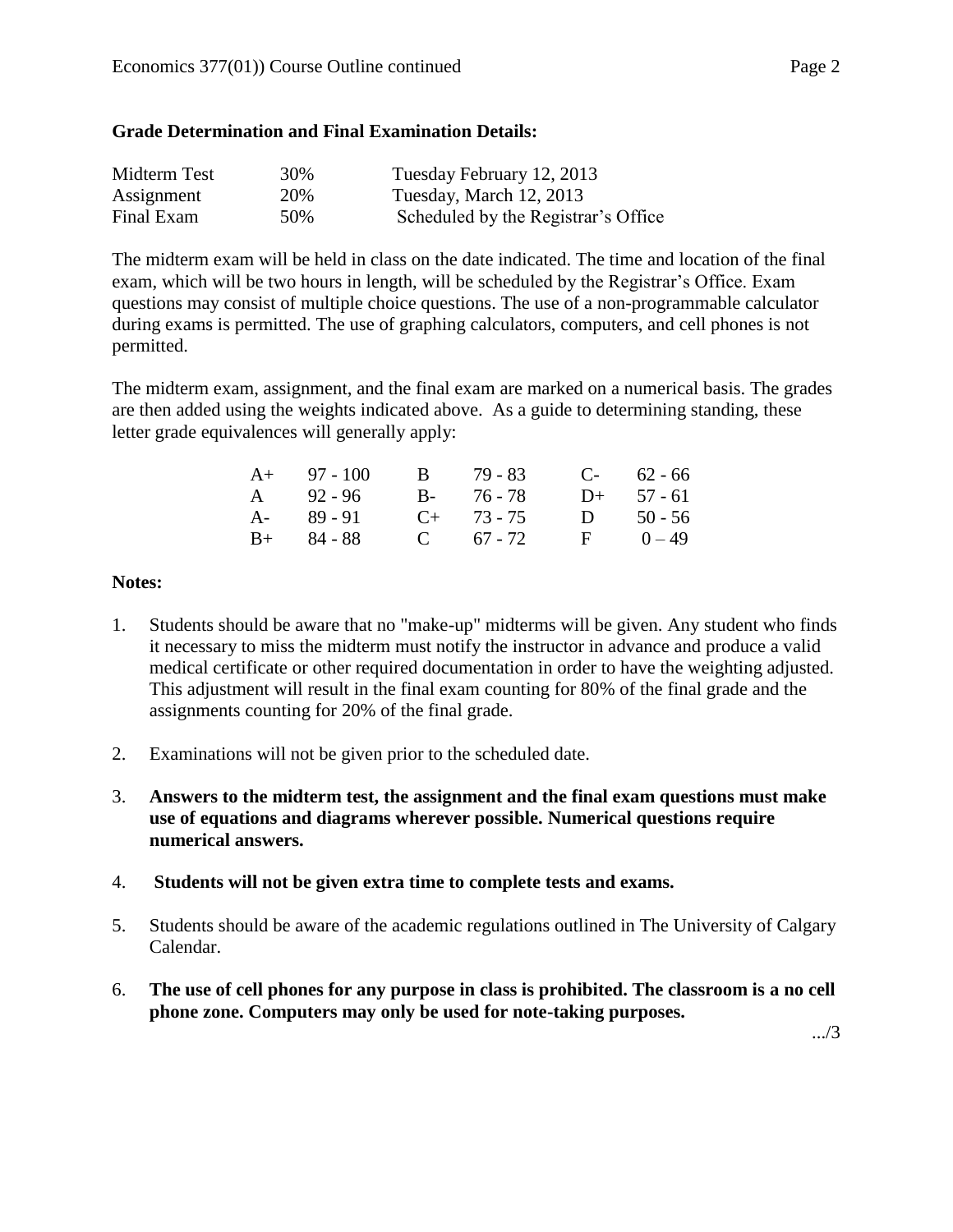- 7. Students seeking reappraisal of a piece of graded term work should discuss their work with the instructor within 15 days of work being returned to class; however, the earliest that grades will be discussed will be two days after the return of an assignment or examination.
- 8. Students will be responsible for all material listed on the course outline, regardless of whether or not the material has been covered in class, unless the instructor notifies the class that the material will not be covered.
- 9. Please note that the following types of emails will receive no response: emails not addressed to anyone in particular; emails where the recipient's name is not spelled correctly; anonymous emails; emails which do not specify the course and section in which you are registered; and, emails involving questions that are specifically addressed on the course outline.
- 10. It is the student's responsibility to request academic accommodations. If you are a student with a documented disability who may require academic accommodation and have not registered with the Disability Resource Centre, please contact their office at 403-220-8237. Students who have not registered with the Disability Resource Centre are not eligible for formal academic accommodation. **You are also required to discuss your needs with your instructor no later than seven (7) days after the start of this course.**

Students' Union Vice-President Academic: Kenya-Jade Pinto Phone: 220-3911 E-mail [suvpaca@ucalgary.ca](mailto:subpaca@ucalgary.ca)

Students' Union Faculty Representative (Arts) Phone: 220-3913 Office: MSC 251 E-mail [arts1@su.ucalgary.ca](mailto:arts1@su.ucalgary.ca) [arts2@su.ucalgary.ca,](mailto:arts2@su.ucalgary.ca) [arts3@su.ucalgary.ca,](mailto:arts3@su.ucalgary.ca) [arts4@su.ucalgary.ca](mailto:arts4@su.ucalgary.ca)

Society of Undergraduates in Economics (S.U.E.): [www.ucalgary.ca/sue](http://www.fp.ucalgary.ca/econ)

Society of Undergraduates in Economics is a student run organization whose main purpose is to assist undergraduate economics students succeed both academically and socially at the University of Calgary. Services include access to the exam bank, career partnerships with the Career Centre through hosting industry nights and information sessions, recognizing achievements in teaching, and organizing social events for members. Join now by contacting [sue@ucalgary.ca.](mailto:sue@ucalgary.ca)